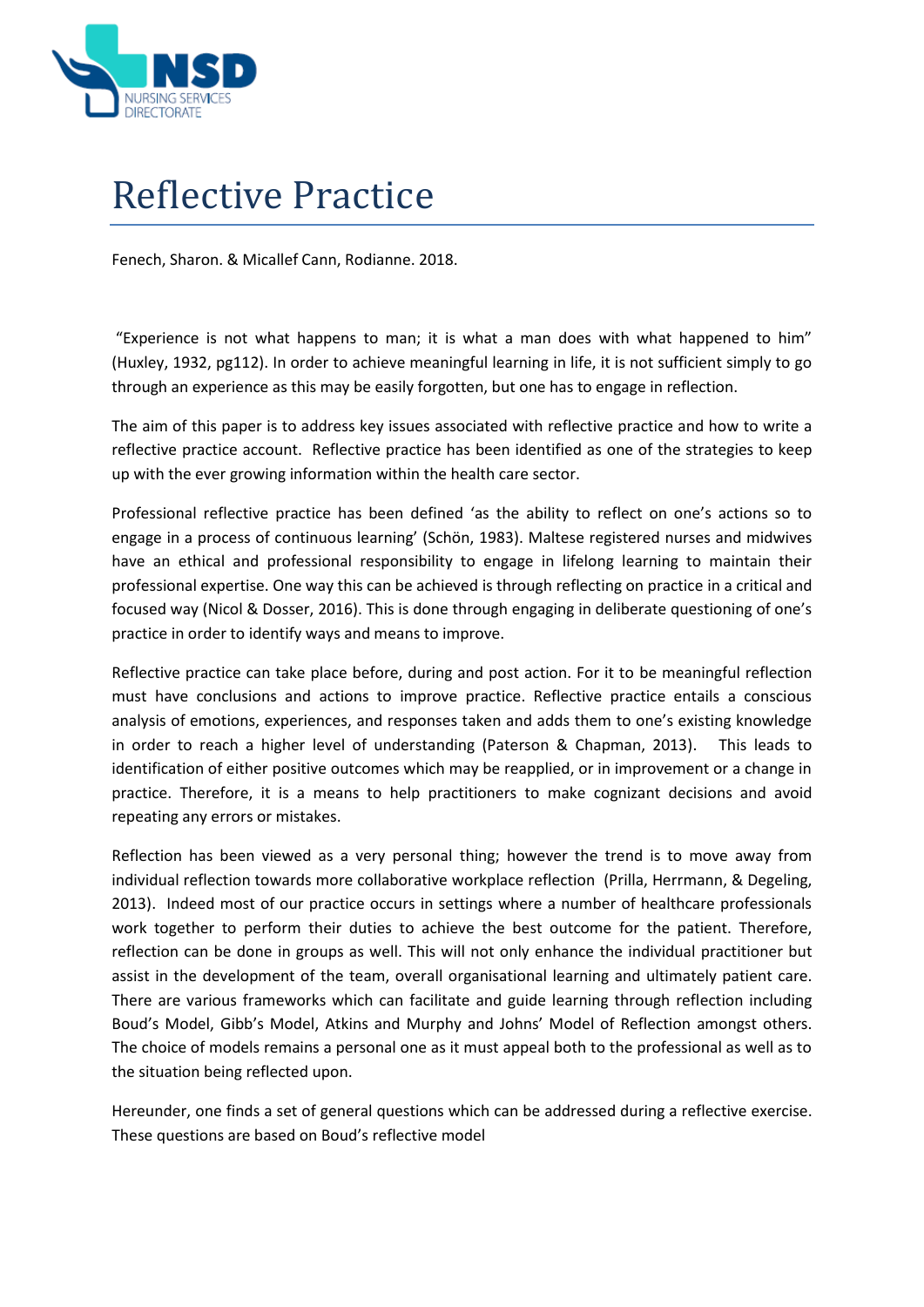- a. Description of the experience? A short and brief write up of the experience upon which you are reflecting.
- b. What did you learn from the experience? An interpretation of the description. It needs to include emotions, actions, feelings, knowledge, and your interpretation of them such as why was it meaningful, important and relevant. One may add any realisations or questions posed on the experience.
- c. What was the outcome on your practice? This could be a change or improvement or a continuation of the current practice in terms of self, team. One needs to write in terms of what was improved or developed such as skills, understandings, knowledge or ability. Finally it must include what will be done.

## **Example of a Reflective Account**

It was in the early hours of the morning when we were notified of an admission of a young adult following an MVA. The patient was in a very bad state and upon admission to ITU arrested for the second time. The patient was bleeding profusely however, surgical intervention was not being considered as the patient was very critical and unstable. The whole team was working with the patient to ensure that we keep him alive. In the meantime the relatives were outside the unit and after an hour or so we heard quite some loud and aggressive sounds coming from outside the door. A security came in through the internal door and advised that it would be better if someone comes out and explains what is happening before the family knock the door down and someone gets injured. At the time everyone was focused on the patient and we told him that we will speak to them as soon as the patient is stabilised. The consultant and the nurse in charge spoke with the family after 2 hours. When they eventually asked for the closest family, there was quite a scene and I feared for their safety.

I found myself reflecting upon this case as sometimes we tend to focus our priorities and all our energy on the patient and forgetting that someone is out there waiting to hear how their loved one is doing. Although we couldn't just leave the bed side, there were other nurses and doctors who could have dedicated their time to speak with the family whilst care was still being delivered. The questions that I was asking myself were numerous but mostly where concerned on the number of people assisting during admission, and the time taken to speak with the family. I felt very saddened and frustrated thinking back on the whole experience. If one of us had kept the family updated with some information maybe the situation would not have escalated so much. The patient had survived as it could have been much worse if patient had died before the relatives were notified of the patient's condition. Therefore, I decided to discuss this occurrence with my head of shift and also the whole team.

Following a good discussion and group reflection we came out with tangible conclusions and guidelines for future occurrences. In fact it was decided that the number of people assisting would be directed by the head of shift following assessment of the case. This would create less confusion and duplicate of work because everyone will have a focus. The team would also be assisted with a runner. The head of shift took it upon him that he will be updating the family of any admissions every 15 – 30 minutes so that they will not be kept in the dark in this crucial moment. The